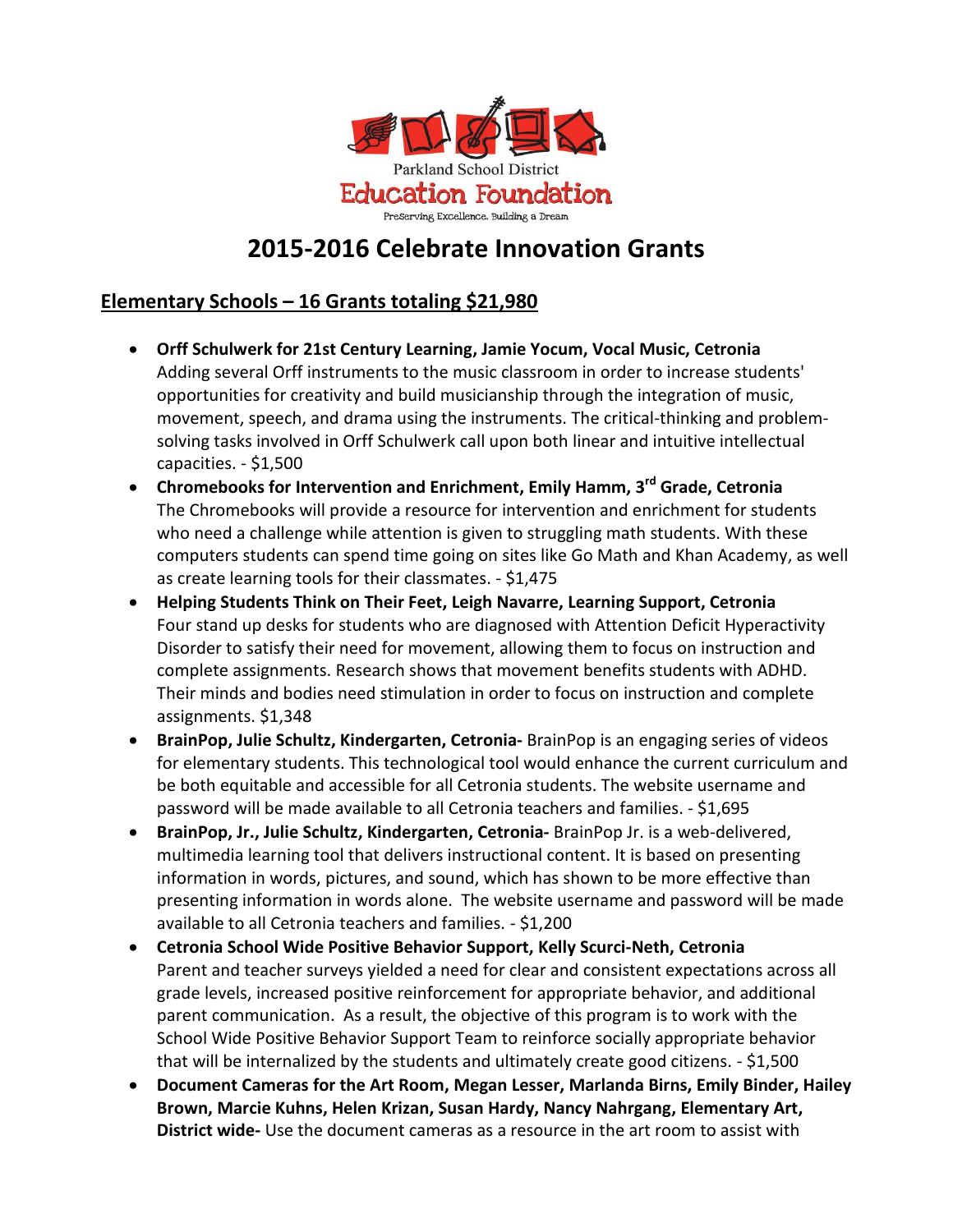presenting lessons and giving directions to keep students focused and motivated. The document cameras for the art room would allow for ease in displaying sculptures, for the sharing of images large or small and to help show fine details in artwork, the video recorder would provide the opportunity to record a lesson for a substitute or when directions are repeated for several classes. - \$3,500

- **iMac Computer Learning Station for Fogelsville Elementary's Media Center, Samantha Edwards, Media Specialist, Fogelsville-** An iMac Computer Learning Station will provide students, as well as teachers, with an opportunity to engage in curriculum enhancing, authentic, collaborative, and digital learning experiences. The Media Center's iMac Station will be available for student usage throughout the school day in grades K-5 (approximately 600 students) and will be available for teachers as well. \$1,483
- **Three iPad minis for Learning Support Classroom, Lisa Hoffman, Learning Support, Ironton-** iPad minis for students with special needs in Learning Support and regular classroom, to enhance learning, increase goal attainment, and aid in everyday school routine. Students will be able to more effectively understand their academic and social world at school by using applications on the iPad minis to augment instruction with on-thespot visual instruction and reinforcement. - \$1,500
- **Ironton News @ Ninish Technology Support, Linda B. McGrath, Technology, Club Advisor, Ironton-** Equpiment for research stations for students to create the script for The Ironton Live News @ Ninish. The program is designed so that the News Advisor acts mainly as facilitator and the students take a more active role. All students are required to do their own research and oversee the copy into the teleprompter. Writing news stories is a big part of this class. Accuracy is a must. New equipment will give access to the internet, enable word processing and print results. - \$1,225
- **Veterans Day Program, Judy Kelly and Karen Brokate, Whole School Program, Jaindl-**Veterans and currently serving men and women of the families and staff of Fred J. Jaindl Elementary School are invited to attend a Veterans Day program. This program teaches students the history of Veterans Day, our five branches of the U.S. armed forces, patriotic songs, and the importance of honoring these men and women. Those who cannot attend are sent cards made by the students. - \$293
- **Increasing Achievement for English Language Learners (ELL) with ipad Minis, Mary Kelly, K-5, Kernsville-** The project places ipad minis in the hands of classroom teachers so they are able to provide the education and resources that are essential for Parkland's ELLs to maximize their potential and have a positive impact on their communities in the future. These ipad minis create a safe environment encouraging confidence, independence, and risk taking for the ELL. - \$1,500
- **Document Cameras, Rachel Gohman, 4 th Grade, Kernsville-** Document cameras are equipment that open up more opportunities for students to display their work, demonstrate science processes, learn GoMath games and read text on a larger scale. They are particularly beneficial to the learning support population who learns better through visuals. The camera will be used to enhance learning in all subject areas. - \$2,388
- **Fueling Up at Kernsville II, Amelia Serensits and Lori Seier FSD, Food Service, Kernsville-**The program will get students involved with Kernsville's breakfast and lunch programs, not only during National School Lunch and Breakfast week, but for the entire school year. Research shows eating breakfast improves achievement in math, reading and standardized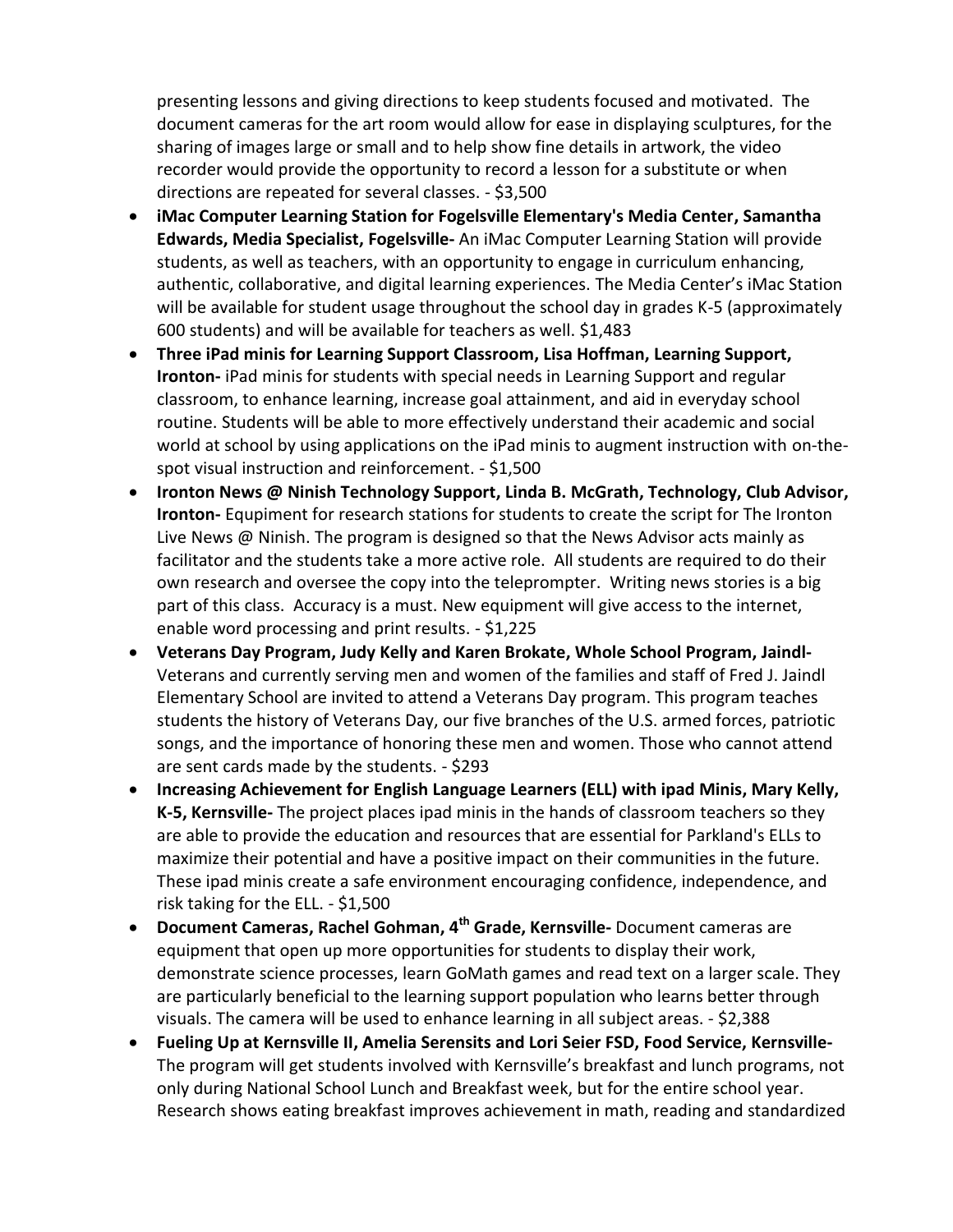test scores, improves behavior, increases attentiveness, promotes better short term memory, decreases tardiness and absences and enhance motivation. **-** \$800

- **Let's Make a Game of It, Karen Dopera, Whole School, Schnecksville** Incorporate Trivia, Wheel of Fortune, \$100,000 pyramid, Are you smarter than a 5th grader?, etc. into lunch room when students are finished eating. A great way to weekly review previously taught standards and vocabulary. - \$380
- **Scholastic Art Magazine Subscription, Hailey Brown, Art Department, Schnecksville-**Scholastic Art Magazine is a monthly subscription for kids and art educators, learning about the happenings from past and present in the art world. This grant allows for a one-year subscription to Scholastic Art for 27 copies to enhance lessons with hands on articles and reading. \$193

#### **Middle Schools – 13 Grants totaling \$19,248**

- **Heroes and Helpers, Diane Joy Irish, Home & School Visitor / Pupil Services, Orefield Middle School-** The Heroes and Helpers program is a shopping experience between students and uniformed police officers. Students who are experiencing difficulty in their home or family life, or students who have had a great acheivement personally or academically are provided with gift cards to do holiday shopping for their family members. The program fosters strong community relationships by pairing students with law enforcement personnel. - \$1,500
- **Hooked On Science, Tom Bryant, 7 th Grade Science, Orefield Middle School** Students will use SPARK units to measure and record data on fish caught in the Environmental Lab pond. Students will simulate the work of real scientists by using cutting edge technology to measure and record data on different fish species caught (and then released) in our Environmental Lab pond. The goal is to also get more students interested in the great outdoors. \$570
- **STEMM-Fast Food 500-Car Robots! Dianne Haberstroh, 7 th Grade Science, Orefield Middle School-** Students will learn how engineers build and design new technologies in the automobile industry. The design process will be incorporated into 7th grade's Orefield's Fast Food 500, enhancing the project with the robotics engineering technology of Lego Mindstorms. Students will use the design process to build model cars out of food. - \$4,233
- **Olweus Bullying Prevention Program for Middle Schools, Brian Barone and Megan Jenkins, Guidance, Orefield Middle School & Springhouse Middle School-**Throughout the year, students at all grade levels will participate in various activities such as participating in Class Chats, Assemblies with Guest Speakers, Take A Stand Tuesdays. The program will raise awareness of the anti-bullying efforts at school and instill a climate of positive social change. - \$3,000
- **Lego Mindstorm Robotics Club, Jennifer Karetsky, 7 th & 8th Grade Science/Math, Springhouse Middle School-** In the classroom and through the creation of a Lego Mindstorm Robotics Club, students will participate in a design-oriented projects that will allow for hands-on engineering and programming. Design-oriented projects are a necessary part of the education process because they allow the student's brain to be creative and utilize processing skill that are not often used in the regular school setting. -\$1,500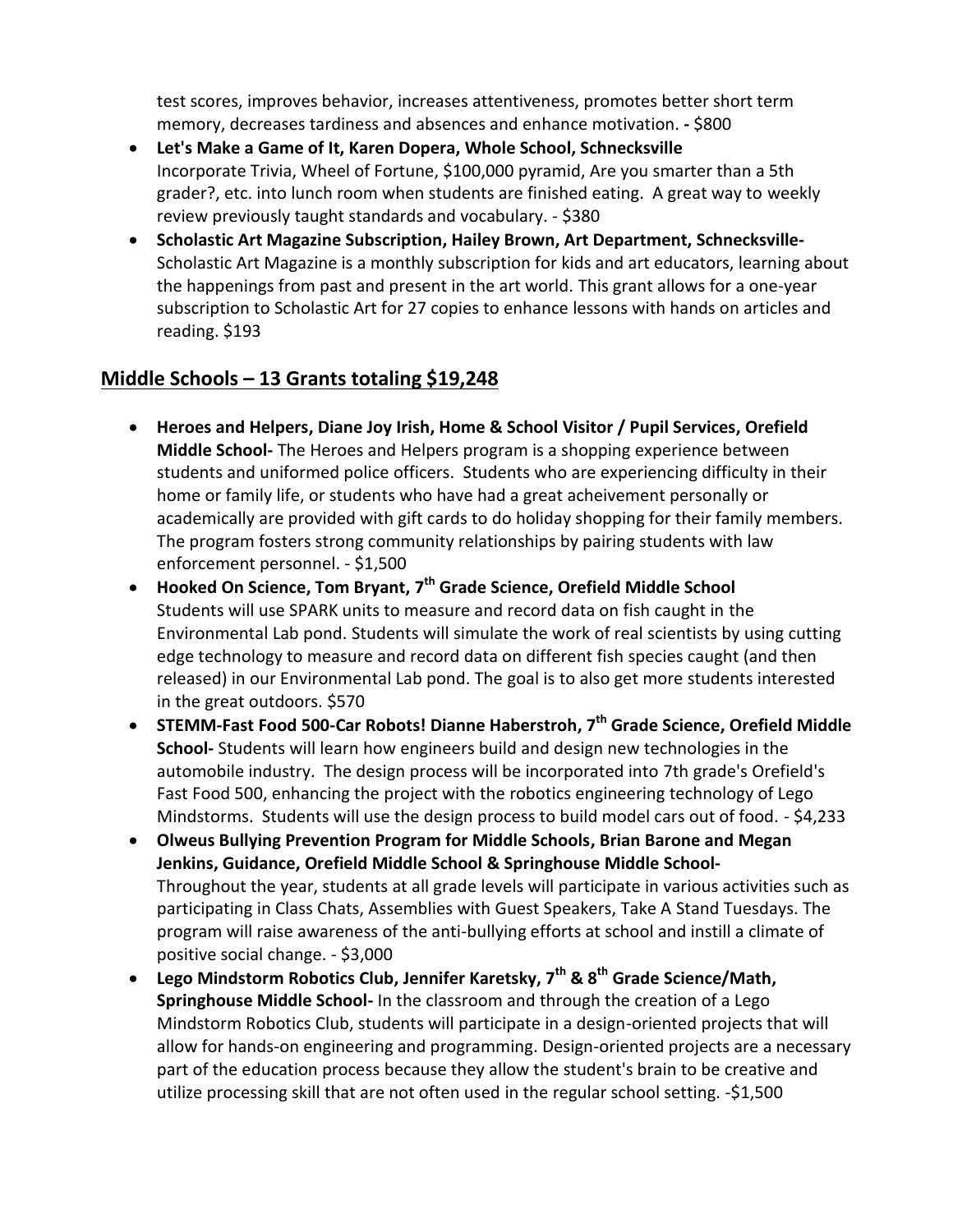- **Document Camera, Linda Keller, 6<sup>th</sup> Grade, Springhouse Middle School- Purchase of a** document camera in order to enhance instruction, improve classroom flexibility (quick response to teachable moments) and save time. The equpiment allows for quick response to problem areas by being able to pull up additional resources as needed. - \$431
- **Boogie Board Sync 9.7-Inch LCD eWriter and Case, Rick Clee, Kevin Hallman, Kristin Yudt, 8 th Grade Math, Springhouse Middle School-** The Boogie Board Sync will allow teachers to rotate throughout the classroom while continuing to solve problems that will appear on the SMART Board. Teachers will no longer need to stay at the front of the class to display concepts and students will benefit due to increased teacher interaction. - \$330
- **Document Camera for Reading and Language Arts, Lindsay Tallarida and Dina Dewald, 6 th Grade, Springhouse Middle School-** Language Arts teachers are jugglers of vocabulary, grammar, writing, reading, and many other language related skills. Purchasing a document camera, the modern version of the overhead projector, will help in developing more comprehensive writing and reading lessons. This projector will allow students more engagement with direct examples from text to develop strong constructed responses to all genres, as mandated by the Common Core. - \$431
- **Creativity Untethered, Noel Mahmood, 7th Grade Science / Computer Fair, Springhouse Middle School-** In order to create professional quality award-winning projects for Computer Fair, Science Fair, and History Day, both in the classroom and at home, students will be able to use the Adobe Creative Cloud suite of Illustrator and Photoshop to create projects. Students headed into the technical and vocational fields will get a head start on learning by utilizing cutting edge features found only on the Surface Pro 3. - \$1,317
- **Document Camera - The multimedia ZOOM on ELA, Maria Serina, 7th Grade ELA, Springhouse Middle School-** Interactive document cameras allows for the digital capture of instructional items. Granting this equipment will provide students the opportunity to receive more one-on-one and small group time for reading and comprehension strategies and allow for endless access of grammatical structures, the writing process, vocabulary concepts, and literary terms. - \$300
- **The Science of Addiction, Greg Poremba and Lisa Pany, SST, Orefield & Springhouse Middle Schools-** The Weller Health Education Center will present a drug education and prevention program to all 8th grade district students. With the alarming statistics of prescription drug abuse in teens, this program will help to educate our 8th grade students at a critical time in their lives. - \$2,400
- **Document Cameras, Colleen Zeky, 6<sup>th</sup> Grade, Springhouse Middle School-** The purchase of a document camera allows for sharing specific examples of excellent writing techniques from text, whether planned, or during the many "teachable moments" in a day, the document camera allows for flexibility that is not available with the computer-based projector. - \$431
- **MS STEMM Academy, Jason Henry, 6<sup>th</sup>-8<sup>th</sup> Grade, Troxell- Offering a week long Academy** with three different learning pods in the STEMM fields. This camp is designed as an introductory into our STEMM Academy offerings. Students will learn in their pod for the week, but also be exposed to the fields in all the other pods during multiple combine activities. - \$2,805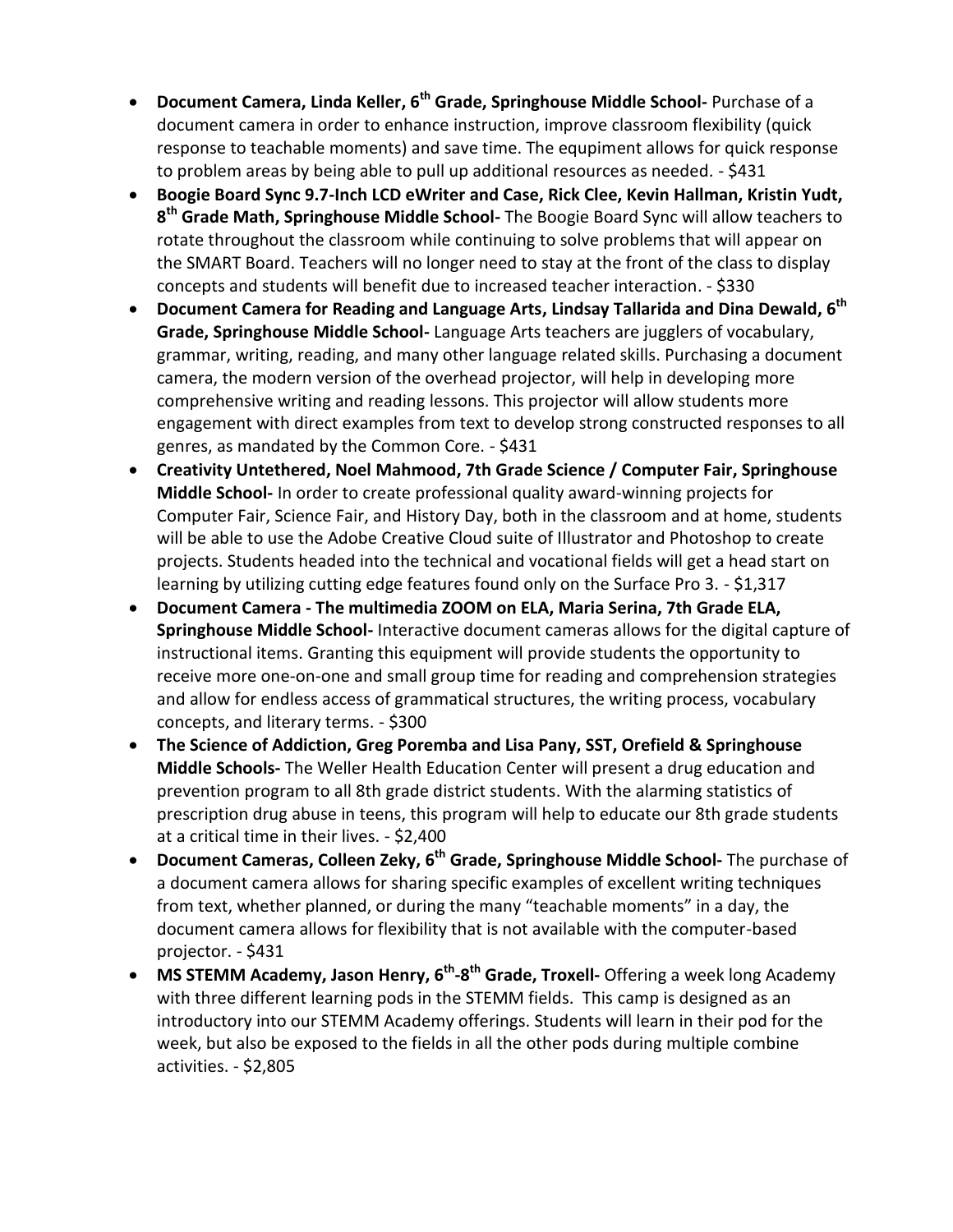### **High School – 10 Grants totaling \$19,595**

- **Geometry Alive, Christy Keating, 9 th & 10th Grade Mathematics, Parkland High School** The objective of the Geometry Professional Learning Community is to purchase sets of 3D shapes and geometric models for the use of the teachers and students in various classrooms. The main goal emphasizes the importance of hands on instruction to help move students through several levels of geometric understanding and reasoning skills. - \$1,494
- **World Language Week, Kellie O'Donnell, 9 th -12th Grade World Language Department, Parkland High School-** World Language Week celebrates diversity, promotes cultural awareness and language learning, and to increase our student's global knowledge. With Parkland's diverse population it also gives students the opportunity to demonstrate their own cultural pride and teach others about their traditions. - \$1,500
- **Volunteer Firefighter Recruitment, Eric Gopen & Barry Search, 11th & 12th Grade Science, Parkland High School-** Purchase of materials for "Parkland Fire Academy" which brings together students and local volunteer firefighters to teach students about the science of firefighting. Students experience many practical tests that firefighters go through on a controlled level. - \$1,470
- **Looking Ahead: Career Opportunities in the Lehigh Valley and Beyond, Mary Zeiner and Andrew Walker, 9 th Grade English and Special Education, Parkland High School** Students will read about people working in various 21st Century careers, conduct research on career clusters, interview local professionals, create a powerpoint presentation and host a Q&A and a reception for their mentors. This authentic project is designed to strengthen the 21st Century skills students need to be productive adults. - \$400
- **Professional Video with the GoPro, John W. Greth Jr., 9 th -12th Grade, Parkland High School-** The project will expose students to the real production value with industry standard compact video recording and placement. Students will work with Film and Television industry standard equipment producing high quality projects for the newly re-imaged Intro into Mass Com, Digital Video, Film and Video Production courses. - \$1,492
- **HoverCam Solo 8 - Splashtop Classroom Bundle & HP Stream 8 Tablet - WWAN 4G, Brian Ding, David Haaf, Math, Parkland High School-** The HoverCam Solo 8 – Splashtop Classroom Bundle allows teachers to view and control their desktop, applications, and the live HoverCam document camera image on the HP Splash tablet from anywhere in the classroom using the Splashtop app. The objective is to integrate the HoverCam into the blended classroom to create video lessons for students to watch independently. - \$1,250
- **Engineering Club VEX Robotics Competition, Robert Yocum, Technology & Engineering, Parkland High School-** The Engineering Club's participation in the VEX Robotics Competition gives students not traditionally involved in competitive activities a chance to experience the excitement of an athletic style completive event. The club has grown from 12 original members to 58 members in 2015 and the grant will be used to develop skills in the classroom to broaden member's ability in engineering and design. - \$2,477
- **French Curriculum Enhancement tools, Nicole Fortner, Kelly Hess, Susan Lobb, Frank Moran, Andrew Reaman, Megan Skumin, French teachers Grades 7-12, Parkland High School-** Students will use the educational games to practice and enhance language learning